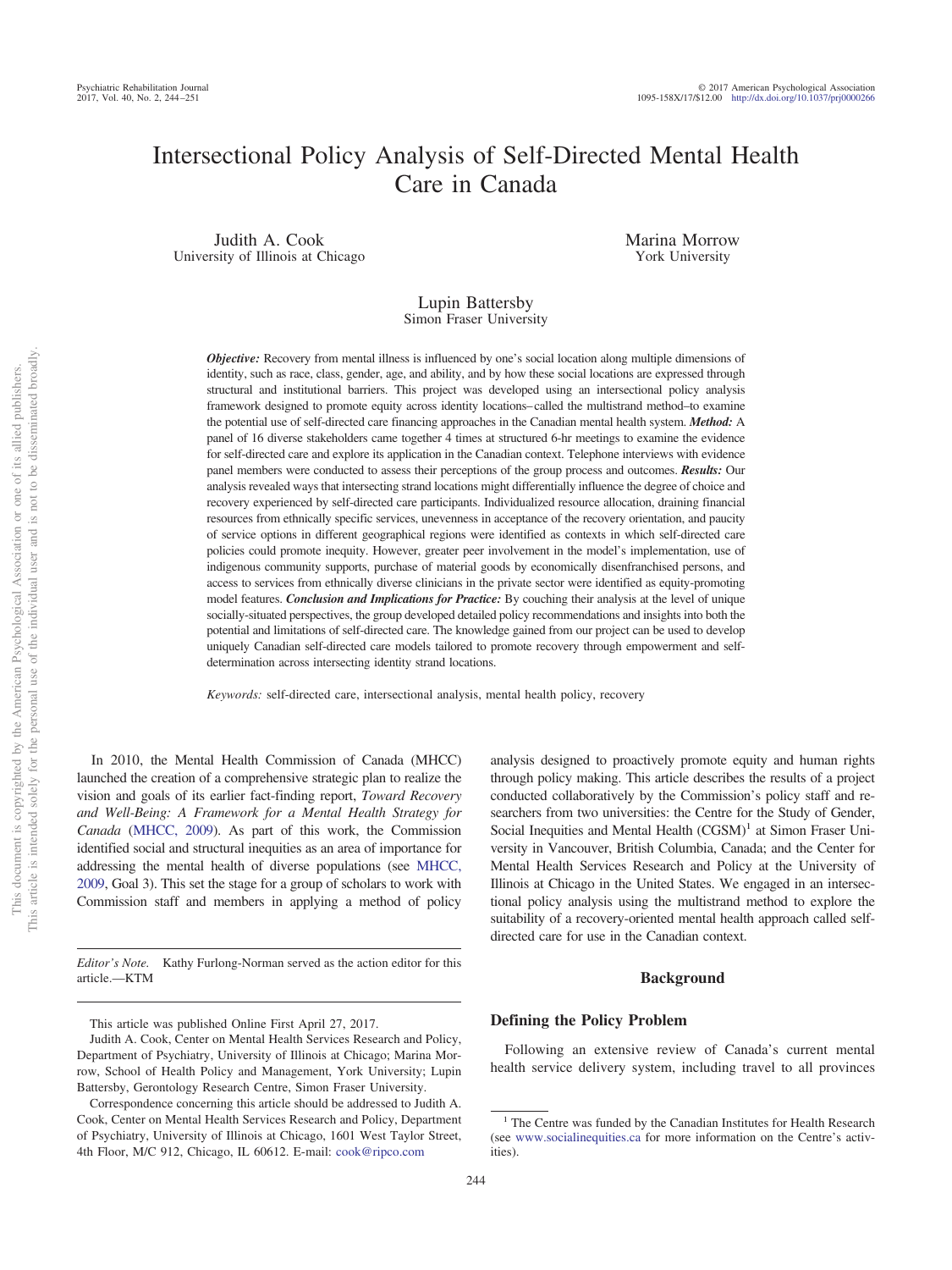and territories to elicit input from a broad range of stakeholders, the Commission noted a number of problems in its 2009 report [\(MHCC, 2009\)](#page-7-0), starting with the fact that only one of three Canadians who need help receives it, with only one of four children receiving needed services. This situation was deemed worse in northern, rural, remote, and other underserviced areas of the country. Moreover, the Commission found that differences in culture and language regarding mental health and illness led to inappropriate diagnosis, treatment, and other barriers preventing people from finding services that felt safe and were effective, or from seeking help at all. Noting that public mental health spending in Canada is lower than in most developed countries, $2$  the Commission found that one result was lengthy waiting lists for services, leading many people with mental health problems into homeless shelters or the justice system. Moreover, people with mental health problems were too often led to believe that they would never improve their quality of life or be able to function in society. Societal power imbalances and discrimination were seen as contributing to poorer mental health outcomes as well as reducing access to and the quality of care received. Proposed in response to these problems was a "transformed mental health system" (p. 16) designed to address the complex interaction of economic, social, psychological, and biological factors that influence mental health and mental illness across the life span. This would involve collaboration between public, private, and voluntary sectors to promote factors that strengthen mental health, including "adequate housing, vibrant communities, nurturing relationships, and resilience" (p.18), and to reduce factors that increase the risk of developing poor mental health, such as "poverty, abuse, and social isolation" (p. 18). The goal of this transformed system would be "recovery," which is a term not necessarily referring to a "cure," but is instead the notion of resuming life in the community with dignity and purpose, lived at the individual's full potential. Also affirmed was the importance of mental health promotion and prevention, which should be integrated throughout Canada's mental health policy and practice, as well as into public health and social policy more broadly. This analysis set the stage for our project, on which researchers from Canada and the United States worked with Commission staff and mental health-service-system stakeholders in British Columbia to explore the transformative potential of an alternative service delivery model called self-directed care.

## **Policy Analysis From an Equity Framework**

Conventional approaches to addressing diversity in policy analysis often start with one identity category or equity "strand," such as race, to which others are then added. These analyses assume the existence of homogenous categories that are based on a uniform set of experiences that can be brought together simplistically to understand differences [\(Hancock, 2007;](#page-7-1) [Hankivsky, 2005\)](#page-7-2). One limitation of these approaches is the assumption of homogeneity among members of the same identity category, which disregards the complex relationships between broader societal inequalities and diversity of individual experiences of discrimination among members of the same strand [\(Parken & Young, 2007\)](#page-7-3).

her since the jobs available to Black persons in that context are predominantly male jobs. [\(Verloo, 2006,](#page-7-4) p. 213)

Another limitation to an "additive approach" is that it leads policymakers to isolate and potentially prioritize some categories over others, without taking into account how social divisions intersect and the importance of this intersection for policy formation [\(Thorvaldsdóttir & Einarsdóttir, 2011\)](#page-7-5). The result is the creation of policies that may benefit certain groups at the expense of others, leading to an "oppression Olympics," such that marginal groups must compete with one another for low levels of resources instead of cooperating with one another to work for systemic reform that could alter the larger logic of distribution [\(Hancock,](#page-7-1) [2007,](#page-7-1) p. 70). Another complication is that the origins and outcomes of inequality for different identity strands have differed historically, as have the varied remedies that have been used to promote equity for different social groups [\(Parken & Young,](#page-7-3) [2007\)](#page-7-3). Intersectionality acknowledges that public policies affect people differently according to their cross-strand locations, and that social locations and structural barriers affect people's responses to new policies or policy changes [\(Manuel, 2006\)](#page-7-6). The question is how to redesign policies that address inequities through creation of solutions that are heterogeneous by strand, while also ensuring that diverse members of any marginalized group are enabled to empower themselves [\(Hancock, 2007\)](#page-7-1). Ultimately, intersectional approaches allow us to see the power relations that are operating to maintain oppression and privilege.

Intersectionality offers an alternative to an additive approach to policy making. It promotes exploration of differing social, cultural, and economic origins and outcomes of inequity by strand, while simultaneously addressing the question of how these disadvantages stem from discrimination, structural mechanisms of social and economic divisions, and their interaction [\(Verloo, 2006\)](#page-7-4). Intersectional analysis focuses on the ways in which specific policies promote the inequities experienced by various social groups, and how these interact across strands [\(Bishwakarma et al., 2007\)](#page-7-7). The transformative potential of intersectionality in the field of public health policy is widely recognized [\(Hankivsky, 2011\)](#page-7-8). This perspective has the potential to change the way in which policy analysis is undertaken and how the resultant policy is developed, implemented, and evaluated [\(Hankivsky, 2005\)](#page-7-2).

Couching the analysis at the level of unique, socially situated perspectives has the advantage of providing more precise information for use in policy formulation, while also allowing greater insights into systems of marginalization and oppression [\(Rummens, 2003\)](#page-7-9). This kind of knowledge, in turn, allows policymakers to design more effective and efficient programs and services to better meet the needs of individuals and groups most disadvantaged by social inequities. For example, a national Canadian study of poor immigrant and refugee children found that they had better mental health than their native-born counterparts [\(Beiser et al., 2002\)](#page-6-0). Further analysis suggested that features of immigrant and refugee families (being intact, having functional parenting) acted to mitigate the impact of poverty on their children's mental health in ways that did not

Structural intersectionality can help to explain why a Black woman is not considered for one job because she is black since the 'norm employee' is a White woman, while other jobs are also unavailable to

<sup>&</sup>lt;sup>2</sup> The average percentage of health-care budgets going to mental health in Canada is 5–9%, with British Columbia at approximately 8% [\(Auditor](#page-6-1) [General, 2013\)](#page-6-1).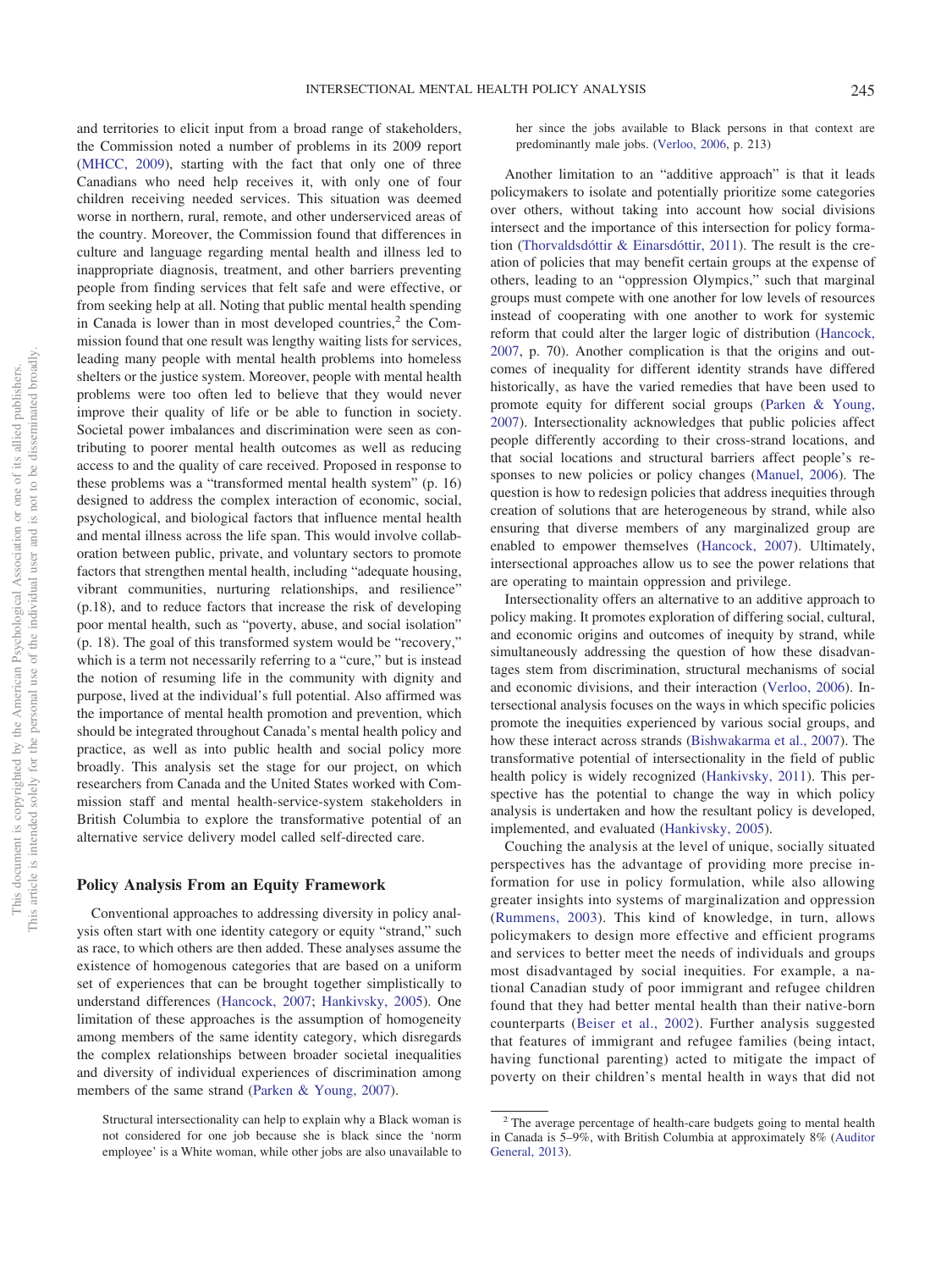occur in native-born families. Thus, the intersection of poverty with immigration status and ethnicity and its association with children's well-being may differ for different cultural groups, requiring policies tailored accordingly, and this is something an intersectional analysis can reveal. As [Rummens \(2003\)](#page-7-9) noted, responsive health policy depends on understanding the complex ways that inequities interact along the intersection of particular strands, such as age and immigration status in the foregoing example, to inform program development and service delivery, and ultimately improve health outcomes.

The complexity and relative "newness" of intersectional policy analysis remains a challenge for policymakers; one promising method for such analysis is the multistrand method, developed by Parken and colleagues [\(Parken, 2010;](#page-7-10) [Parken & Young, 2007,](#page-7-3) [2008\)](#page-7-11). This method was pioneered in the UK context, where emerging legislation prompted progressive work to develop policy models that were able to address multiple grounds of inequality. Thus, it reflects the fundamental nature of intersectionality scholarship as a blend of knowledge and action [\(Hankivsky & Cormier,](#page-7-12) [2011;](#page-7-12) [Manuel, 2006\)](#page-7-6). Because the method uses meaningful engagement of people who are affected by the policies being analyzed, it also addresses the oft-noted tension between mental health policy reforms born out of concern for service recipients' wellbeing and care, versus those driven by cost-containment and efficiency [\(Morrow, 2004\)](#page-7-13). In summary, our objective was to apply the multistrand method to a policy area identified in collaboration with the Mental Health Commission of Canada. In so doing, we aimed to determine the potential of intersectional policy analysis for promoting equity in the transformation of Canadian mental health service delivery.

## **Research Methodology**

# **The Multistrand Method**

We applied the multistrand method [\(Parken, 2010\)](#page-7-10) to develop equity-promoting public policy both within and across social identity groups. In addition, we were interested in whether the differing perspectives of the evidence panel members occupying different intersectional spaces would promote equity in new ways and for intersecting strands that had been less well-served by the current system. In applying this method to the work of Canadian policy formulation, we recognized that several adaptations of [Parken and](#page-7-11) [Young's \(2008\)](#page-7-11) approach were needed. To accomplish this, Alison Parken and equity scholar Meike Verloo consulted with us and traveled to Vancouver for the first evidence panel meeting. The first adaptation of the method was in identification of the policy area of focus, which typically would have occurred during the initial panel meeting. In our case, however, Simon Fraser University researchers worked ahead of time with members and policy staff of the MHCC to select a policy area of mutual interest. This was done to build relationships with MHCC members that would lay the foundation for future working and to engage in knowledge exchange that would benefit the project [\(Battersby et al., 2012\)](#page-6-2). As Commission representatives learned from researchers about intersectionality and how the multistrand method works, researchers learned about the Commission's policy-making processes and different key policy areas in its deliberations. Through this interaction-based form of knowledge transfer [\(Graham et al.,](#page-7-14)

[2006\)](#page-7-14), the decision was made to focus the project on the policy of promoting greater choice in recovery services and supports through models of self-directed care. The research study and all human subjects procedures were approved by the Simon Fraser University Research Ethics Board, and the University of Illinois at Chicago Institutional Review Board.

## **Policy of Focus: Mental Health Self-Directed Care**

Self-directed care is a model of health care financing in which recipients have direct control over service delivery dollars, allowing them greater choice of providers, as well as the flexibility to purchase material goods and services not usually available in traditional service systems [\(Cook, Russell, et al., 2008\)](#page-7-15). After developing person-centered recovery plans, participants create individual budgets with line items that correspond directly to their plan's goals. Self-directed care staff called "support brokers" are available to assist participants with program enrollment and orientation, development of recovery plans and budgets, choosing and hiring service providers, purchasing material goods directly relevant to attainment of goals, revision of plans and budgets as participants' circumstances change, and evaluation of how well the program is working for each participant [\(Cook et al., 2010\)](#page-7-16). The amount of money in a person's budget is typically based on the average service cost for outpatients, so that budget neutrality can be achieved (i.e., service cost is no greater than current expenditures).

Another unique feature of the model is that participants can choose "service substitutions" to pursue their recovery goals [\(Spaulding-Givens et al., 2015\)](#page-7-17). One example is when participants choose to replace a clinical service, such as psychotherapy, with a nonclinical service, such as working with a peer supporter. Another type of service substitution involves replacing a formal service, such as participating in a weight-loss skills-training group at their mental health center, with "natural" community activities, such as purchasing a health-club membership and working with a personal fitness trainer. Yet another example involves replacing public services with private services, as when a participant chooses to hire a psychologist from the private sector to receive traumainformed therapy that is not readily available from public sector psychologists. Finally, service substitution can involve replacing services with goods, as when an individual purchases a cell phone and calling plan rather than using the pay phone at a mental health center to arrange social and leisure activities. In this way, the self-directed care model helps expand participants' choices in how they pursue their recovery journey. Typically, an organization with no vested interest in which services are purchased acts as the program's fiscal intermediary, enrolling and paying providers, handling payroll tax withholding and other fiscal matters, and accounting to funders for dollars spent [\(Alakeson, 2008\)](#page-6-3). This model has been used extensively in the United States, Australia, the UK, and other parts of Europe, under various formulations and names including "individual budgets," "direct payments," cashfor-care," and "personal budgets" [\(Alakeson, 2010;](#page-6-4) [Kremer, 2006;](#page-7-18) [Manthorpe et al., 2008;](#page-7-19) [Spaulding-Givens & Lacasse, 2015;](#page-7-17) [Tay](#page-7-20)[lor, 2008;](#page-7-20) [Timonen et al., 2006\)](#page-7-21). It has been applied far less frequently in Canada, where it has been used primarily with individuals who have developmental or physical disabilities [\(Lord](#page-7-22) [& Hutchison, 2003\)](#page-7-22).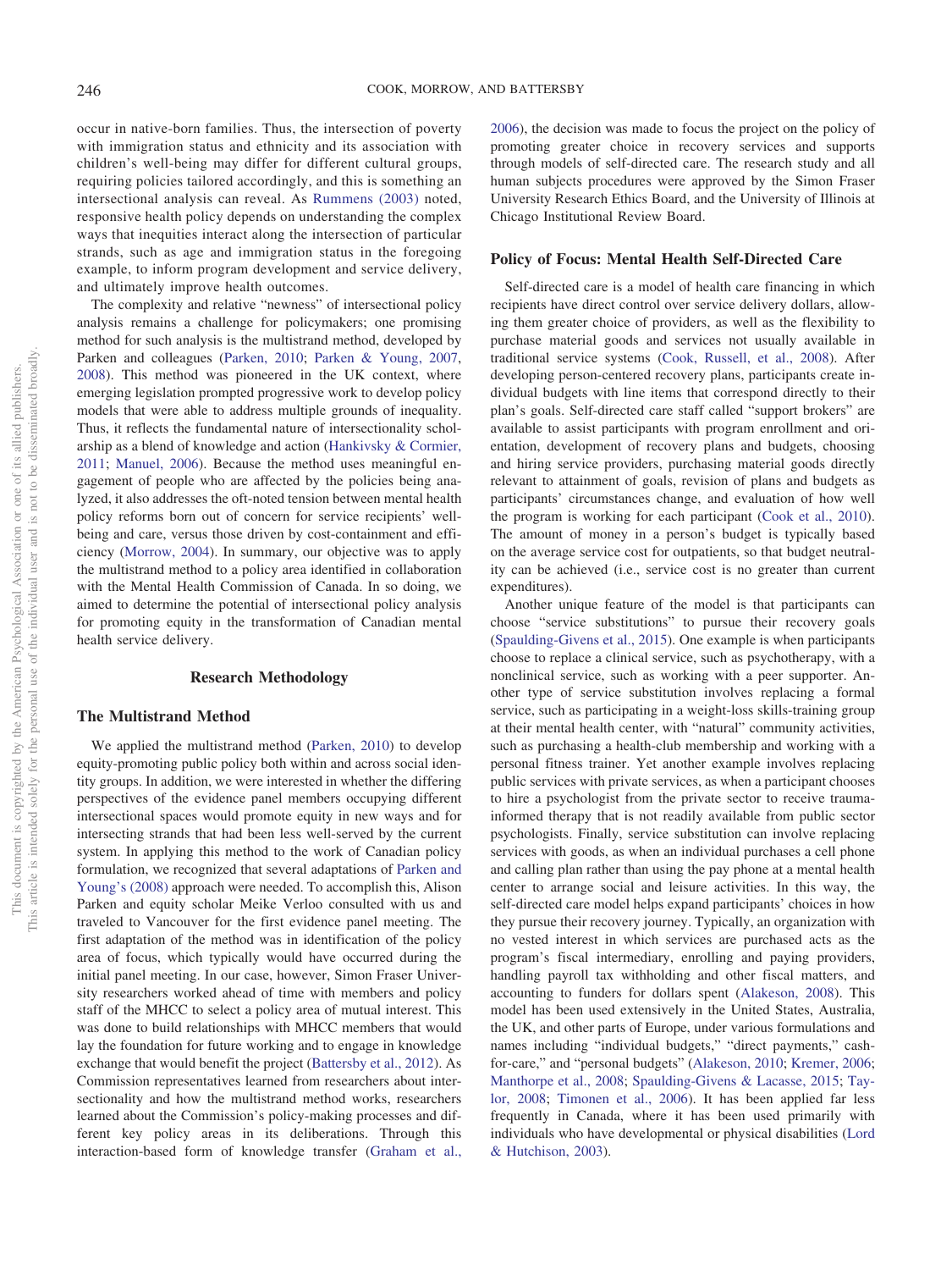#### INTERSECTIONAL MENTAL HEALTH POLICY ANALYSIS 247

#### **Assembling the Evidence Panel**

Once the policy was selected, researchers began the process of identifying and recruiting members for the project's evidence panel. In multistrand methodology, this phase of investigation is critical [\(Parken, 2010\)](#page-7-10). Because this method involves content experts (including those directly impacted by the policy) and policy analysts in mapping the policy field, the selection of panel members with diverse locations in multiple policy-relevant sectors and on multiple identity strands was required. The goal was the creation of a group that included diverse sectors (e.g., researchers, service providers, people with lived experience of mental illness, policymakers) from relevant equity groups (e.g., race, gender and sexual orientation, age, ethnocultural background and migration history, socioeconomic status, life stage, spiritual or religious beliefs, and First Nations/Inuit/Métis identity). Funding constraints limited reimbursement for travel, and so the panel was comprised primarily of individuals from Vancouver's lower mainland and Vancouver Island, with one representative from British Columbia's interior. The intention was to hold subsequent panels in other provinces to test the generalizability of the results. A brief project description and application form was developed and circulated by direct outreach, word of mouth, and electronically. Candidates were provided with information about the policy area that would be discussed, as well as the number and length of meetings and what activities would occur at each meeting.

The panel was selected by a multistakeholder committee that reviewed applications and identified a group of 12 panel members. In some cases, members represented multiple equity groups. In other cases, equity groups had to be represented by community organizations that served them because individuals from those strands were not available. All individuals who were invited agreed to participate (although one was subsequently unable to attend because of health reasons), and the addition of five researchers, one of whom was also a Commission staff member, brought the total to 16. The evidence panel met in person four times for 6 hr each time, from April through June 2011 at Simon Fraser University's downtown campus.

**Steps in the multistrand policy analysis process.** The first meeting was designed to educate panel members about the project, as well as the notions of equity and intersectional mainstreaming. After an orientation to the project and its goals, Parken presented her work in Wales, and Verloo described how policy development and critique could promote equity. Another presentation by a United States researcher focused on self-directed care policies and programs in the field of mental health, and how the model has been applied in different countries, including Canada.

At the second evidence panel meeting, each panel member gave a 15-min presentation of "evidence," including both empirical findings and personal experiences relevant to self-directed care in particular, and the use of alternative financing models giving people greater control over service delivery finances in general. To the group's surprise, three small mental health self-directed care initiatives were identified in British Columbia that provide cash payments to service users for recovery-related activities such as attending school, leisure pursuits, and enhancing wellness.

During the third meeting, panel members engaged in dialogue to discuss emerging findings about self-directed care and gaps in knowledge about how well the model has worked in Canada. Also

discussed were the many equity issues raised by this approach, as well as the meaning of equity in mental health more broadly.

At the fourth and final meeting, the group was asked to reflect upon a series of questions in order to a guide a process called "visioning" that comprises the multistrand method's second stage. Panel members were also asked to visualize an ideal, self-directed care program that successfully addressed the many equity issues that had surfaced throughout their discussions. Finally, the panel discussed concrete examples of how self-directed care could be applied in real-life situations, using case examples of people in recovery that had been prepared in advance.

**Data collection and analysis.** At each panel meeting, detailed notes were taken electronically by the project's qualitative researcher (L. Battersby) and were supplemented with information from notes taken by the project's other researchers. Notes were reviewed and compiled into summary reports for each of the four meetings and shared among the researchers for comment and feedback. Synopses of these reports were shared with panel members, who were encouraged to contribute their feedback, provide missing information, and offer corrections. At the project's conclusion, an interviewer external to the panel contacted each participant for a brief telephone interview about the process and outcomes of panel deliberations. A final report describing the entire project was prepared and shared with all participants who provided feedback and offered corrections. Analysis for this article involved reading the summary reports from each of the four meetings, extracting common themes, and then associating these with (a) critical features of self-directed care policy and practice and (b) different aspects of the multistrand methodology's process, especially its encouragement of intersectional analysis and production of new knowledge.

## **Results**

# **Self-Directed Care and Equity Gaps in the Service System**

Panel members articulated a number of ways in which selfdirected care could address equity gaps, as well as exacerbate inequities. One gap was the relative absence of consumer-run initiatives in British Columbia. The concern here was that, without meaningful involvement of people with lived experience, selfdirected care financing initiatives could devolve into efforts focused primarily on cost containment and abrogation of public responsibility for people's mental health. Along the same lines, another equity gap was tied to regional differences in the province regarding the acceptance of a recovery philosophy in mental health service systems. Panel members noted that there was wide variation in the extent to which recovery-oriented models were being practiced in different regions. Given the high degree of decentralization in the province, there was concern that some systems of care that were not recovery-focused might implement the new model in disempowering ways with negative consequences for participants.

Panel members noted that the self-directed care model often includes people with lived experience of mental illness as staff members, holding positions such as support broker and program director. It encourages the purchase of peer services and also can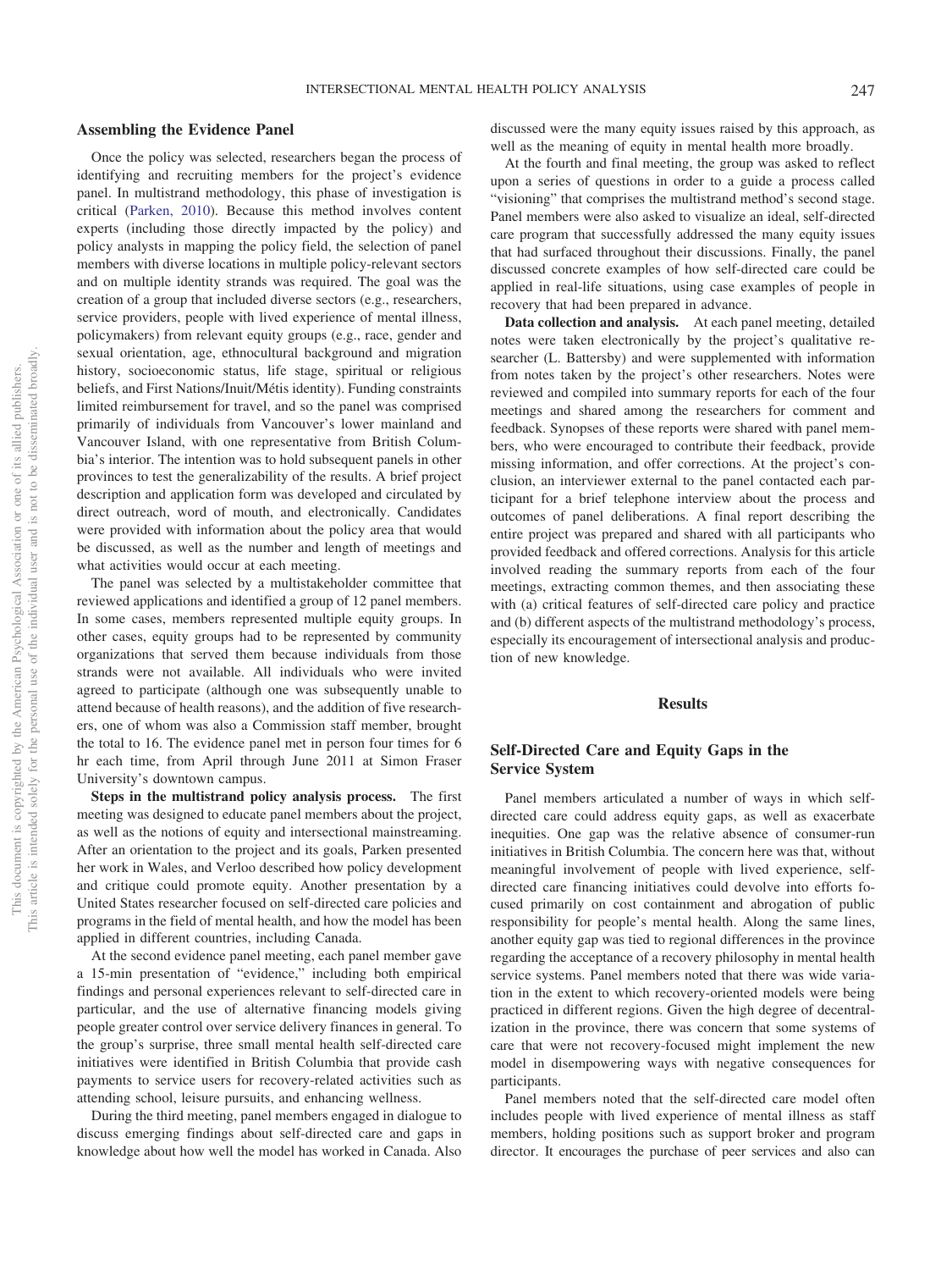$\rm \overline{o}$ Š.

This document is copyrighted by the American Psychological Association This article is intended solely for the personal use of the individual user and involve peer organizations in serving as the administrative "host" for the program. By bringing peers into the service-delivery system, the model could serve as a corrective to the exclusion of people with lived experience. Locating the new program at a consumer-run organization would have a similar impact of legitimizing the organizational expertise of people with lived experience. Some panel members felt that the advocacy and high level of scrutiny that would undoubtedly accompany the introduction of selfdirected care programs would focus attention on issues of implementation quality, helping to preserve the model's critical ingredients of consumer choice and self-determination. Along these lines, a panel member noted that, once self-directed care programs were operating successfully, it would be harder for the traditional system to remain focused on treating symptoms and maintaining current functioning versus on promoting growth and recovery.

Another equity gap the panel identified was a paucity of services in certain regions of the province and an attendant concern that economies of scale could dictate the nature and breadth of services that would be available for purchase. This was seen as a formidable barrier for self-directed care implementation in rural and remote communities with low provider density. However, others argued that self-directed care's emphasis on using "natural supports," rather than solely offering mental health specialty services, would enable people to have an even wider choice than they have now. Moreover, allowing for the purchase of material goods instead of restricting options to traditional services was seen as a chance to address service gaps in rural and remote areas of the province.

One equity gap discussed repeatedly by panel members was a lack of cultural competency in services and service providers. Most often noted was a general lack of knowledge among providers about specific immigrant/refugee groups, particularly generational and migration issues faced by these groups. Also discussed was the tension between individual versus collective solutions to problems and how, for some more collectivist ethnocultural groups, the individualistic focus of self-directed care might not be perceived as useful and might even be threatening. Other panel members felt that the flexibility of self-directed care could lend itself to being used for prevention and health promotion as long as the non-Western medical beliefs of some refugee and immigrant groups were respected. One panel member who was both a therapist and a member of a racialized ethnic group commented that her service was not publicly funded and that this is also true for many of her colleagues who speak the multiple languages of their larger culture. She noted that, by allowing people to purchase services from the private sector, self-directed care could enable participants to access linguistically and culturally competent mental health care providers who have not been included in the public health care system. There was also discussion of the impact of colonialism, racism, and social isolation/disconnection through various forms of oppression as an imperative that would need to be addressed by a culturally competent self-directed care model. Panel members noted that self-directed care approaches could allow for expenses to combat social isolation (e.g., cell phones, transportation) and stigma (e.g., peer support, books written by members of immigrant/refugee communities, and those with lived experience of mental illness).

Panel members discussed whether it might be more productive to advocate for wider coverage of people and services as a political strategy versus promoting self-directed care policies. In a context in which provinces are delisting covered services, there was the question of whether both approaches (wider coverage and selfdirected care) could coexist as a political strategy. Others noted that although this might be a risk, self-directed care could be a way to help move the public system away from a primarily biomedical model paradigm (i.e., one that is diagnosis-driven and focused on medication and psychotherapeutic treatment modalities to relieve symptoms) to a more recovery-oriented paradigm promoting selfdetermination.

# **Visualization of Equity-Promoting Self-Directed Care Policy**

At its final meeting, the panel was asked to visualize an ideal self-directed care program that would successfully address the many equity issues surfaced throughout their discussions. Members were encouraged to assume unlimited resources to support such a program, in order to address as many intersecting identity strands as possible. This exercise had an unexpected outcome when tensions arose within the group between those who wanted to visualize a "blue-sky"-type of self-directed care program and those who wanted to emphasize practicality by developing policy recommendations that could work within the current system. Most panel members during this exercise seemed reluctant to dream big, constrained by funding concerns. One participant pointed out that one's social location could affect one's ability to take the blue-sky perspective in this discussion, surfacing an important finding regarding this step of multistrand methodology. Specifically, some evidence-panel members with extremely financially constrained or politically/ socially oppressed backgrounds may have difficulty envisioning more equitable public policies without support and encouragement.

The panel also found it difficult to design a program without knowing its operational context. For example, would the government still pay for core services and what would those be? Where would monies come from to fund the individual budgets, and which programs or individuals might be harmed by loss of funding? The group was advised that the Commission's framework embraces transformative policy solutions that necessitates thinking outside the box and engaging in risk-taking. But again, the panel fell back to discussing their fears about scarce resources and scarce dollars, noting that health authorities are used to being held accountable to the public for tying all expenditures to traditional services. Self-directed care was seen as a high-risk proposition in a political landscape where the public has been indoctrinated to expect only traditional medical model expenditures. Since different health regions in British Columbia already experience inequities due to unequal resource allocation across the province, self-directed care could negatively impact their struggle to retain their "piece of the pie." Panel members noted that if funds were to come from social service areas other than mental health, some of these concerns could be mitigated. Gradually, two camps emerged. The first wanted to design the most ambitious program possible that would be available universally. The second group preferred to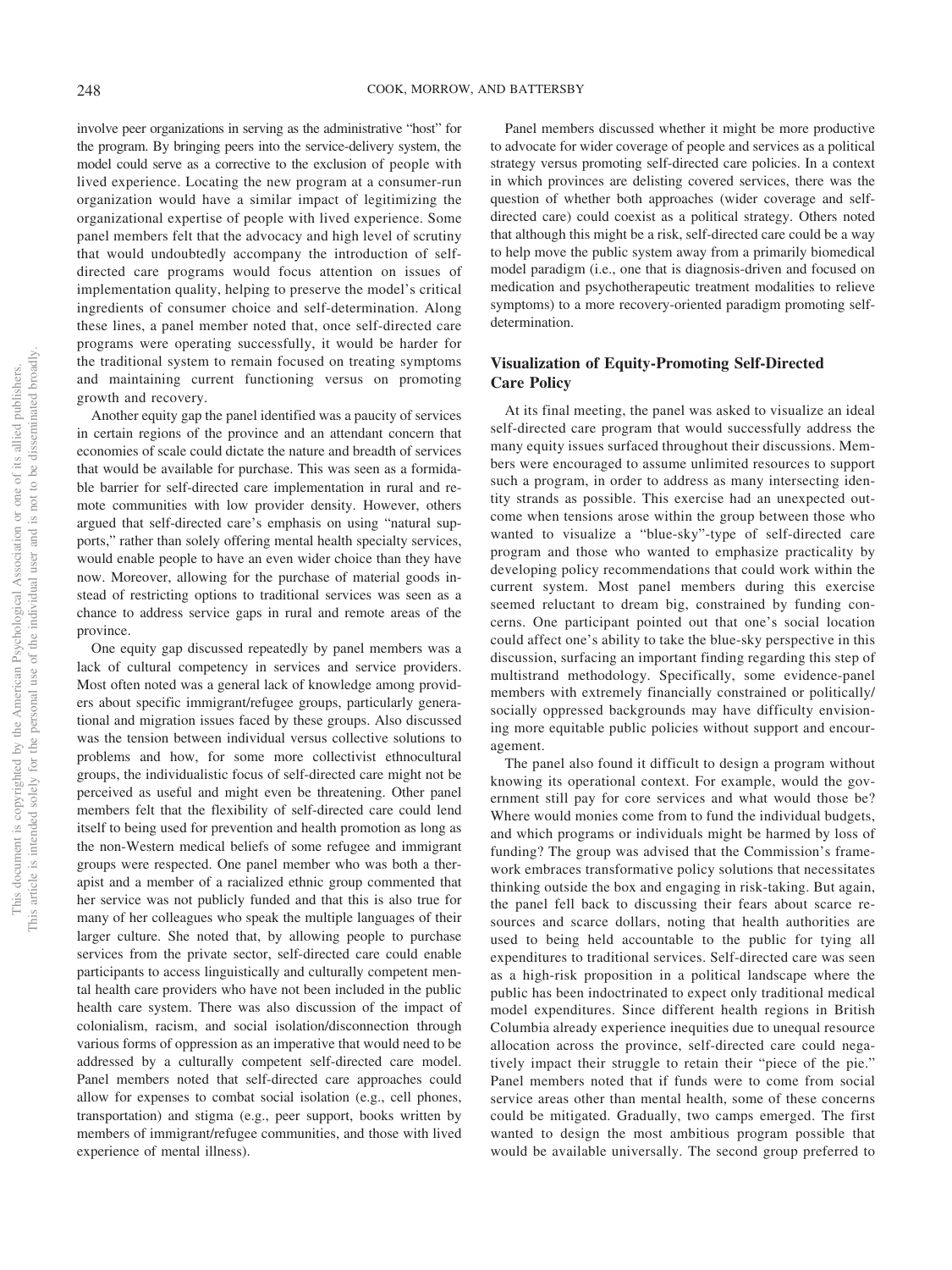brainstorm a program that took the current political climate into consideration. The nature of the two policy visions and their illustration using case examples is described in detail in another article reporting on our study's results [\(Battersby et al., 2012\)](#page-6-2). In what follows we present the group's final set of policy recommendations.

#### **Self-Directed Care Policy Recommendations**

The following recommendations were based on the panel's intersectional analysis of whether and how self-directed care policy could promote equity as well as constrain it.

- Given the high value placed on diversity in the Canadian health care system, care should be taken to preserve existing equity-promoting programs in areas where selfdirected care is implemented, and any redistribution of service-delivery dollars should not come at the expense of such programs.
- Following from Canadian health care's tradition of selfreflexive practice, self-directed care programs should be subject to a critical lens, ongoing review, and continuous quality improvement. Oversight from advisory boards mandated to contain a significant proportion of selfdirected care participants and other people with lived experience would be one way to accomplish this. Participant-directed program evaluation would be another.
- Given the importance of universal coverage in Canada's system, self-directed care should be widely available, including to people without formal diagnoses, recently arrived immigrants, and those who avoid the traditional system because of stigma or prior coercive experiences. Eligibility criteria should be carefully formulated to include people who eschew psychiatric labels and any limitations on eligibility should be based on multistakeholder consensus. The model's implementation could thus be a way to expand the number of people receiving assistance. Another way to expand the number of people helped would be allowing biological and intentional family members to benefit from use of an individual's self-directed care funds.
- Given the current system's holistic emphasis, self-directed care policies should support the purchase of health and wellness services, supports, and material goods, and not be limited to the medical model of psychiatric care. There should be no artificial separation of the individual's needs based on the demands of funding streams, enabling peoples' recovery plans to encompass diverse elements such as emotional wellness, career development, and better housing. Funding for this holistic approach would necessitate interdepartmental collaboration of provincial governments as well as at the federal level.
- To support the principle of locating Canadian health care in close proximity to people's residences, local services should continue alongside self-directed care programs. Also encouraged should be use of natural supports available outside any service-delivery program. Natural supports have the potential to combat stigma and social isolation in ways that traditional services do not, as exemplified by the MHCC's goal of enhancing mental

health through "vibrant communities, nurturing relationships and resilience" (p. 20).

- Given the current system's emphasis on prevention, selfdirected care-purchasing policies should encourage participants to purchase goods and services addressing primary, secondary, and tertiary prevention of both mental health and medical conditions. This too would require cooperation across government sectors.
- The newly recognized value of peer providers and mentors in the Canadian system should be enhanced by affording them a central role in developing self-directed care policies and practices. This involvement should occur at all levels, including policy planning, program implementation, staffing and management, provision of services, program evaluation, and quality assurance.

# **Discussion**

Our application of the multistrand method to the policy of promoting recovery through self-directed care financing arrangements led to a number of important findings, along with the foregoing policy recommendations formulated by the evidence panel. While a hallmark of self-directed care is its promotion of service users' increased choices and control in health care decision-making and utilization, our analysis revealed that intersecting strand locations might differentially influence the degree of choice that participants experience. For English-speaking individuals living in urban or suburban areas with high concentrations of providers, self-directed care has the potential to increase choice of provider type (e.g., ability to access private as well as public providers) and service type (e.g., access to services not covered in a medical model service system). But for members of minority ethnocultural groups in geographically remote areas with low provider density, chances of selecting clinicians with similar backgrounds who speak participants' preferred languages might be slim to nonexistent. Thus, implementation of new financing models should not occur at the expense of initiatives using public dollars to fund start-up costs of ethnically specific service organizations, or investment in academic training that enhances cultural diversity in the mental health workforce.

Another central feature of self-directed care programs is control of individual service delivery budgets, which increases selfdetermination by allowing participants to tailor services and supports to their unique needs and circumstances. However, this emphasis on individualistic resource allocation has the potential to conflict with traditions and practices for people at some intersecting strand locations. For example, families in severely constrained economic circumstances from First Nations/Inuit/Metis cultures that place a high value on collective decision-making might have difficulty with the notion of one member having a budget targeted to that individual's needs and not the family's needs. Such an approach might generate resentment among relatives or lead to attempts to spend funds in ways that violate program policies. This connects to a policy recommendation that equity would be enhanced by allowing some (or all) use of funds to benefit the entire family in ways that promote the recovery of one of its members.

Another possible constraint on self-directed care's equitypromoting potential concerns the individual's position vís a vís the formal mental health system. Persons with a psychiatric diagnosis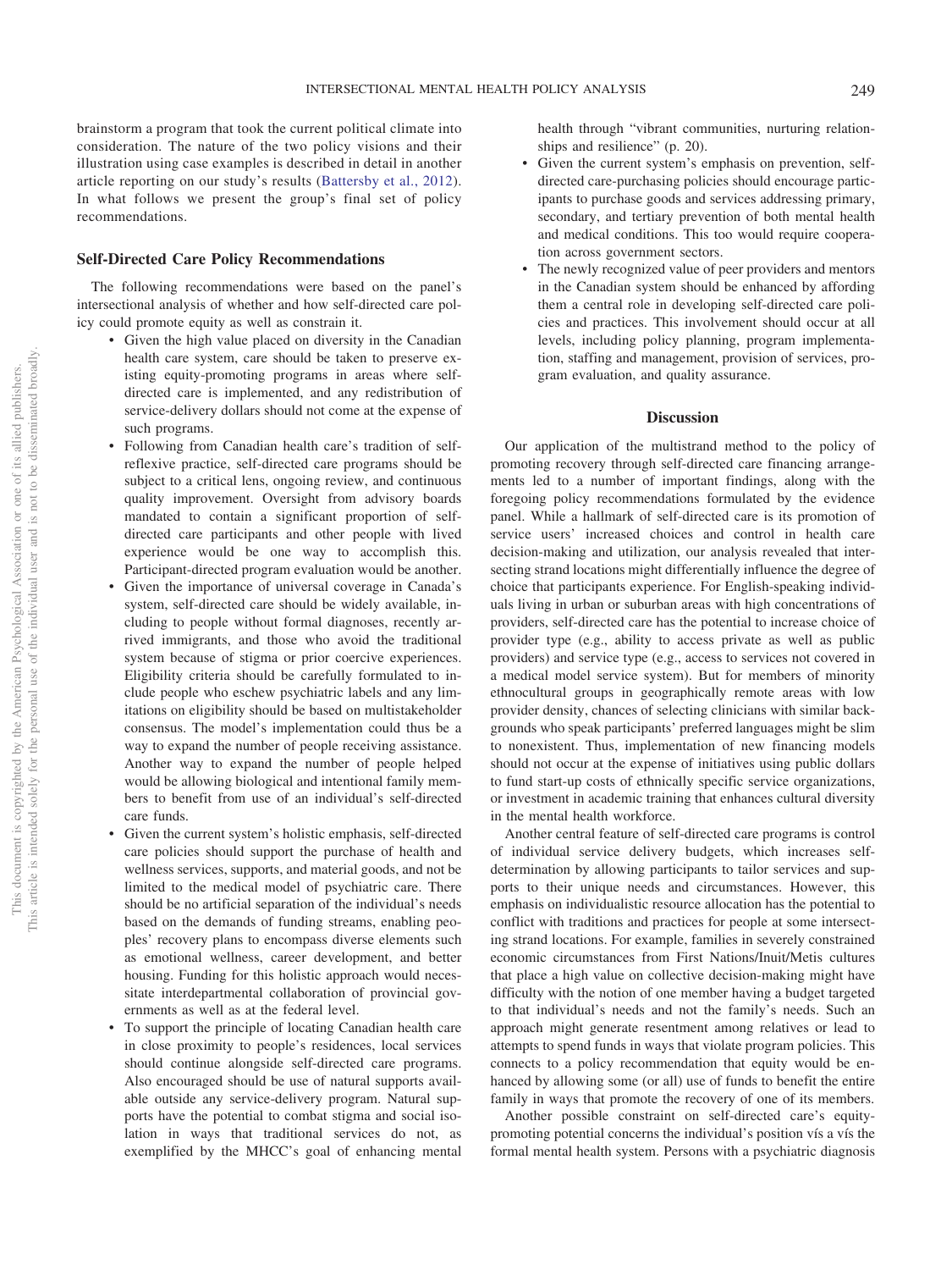and formally acknowledged functional limitations may be better positioned to learn about self-directed care and be deemed eligible for participation. However, this may disadvantage equally needy individuals without a diagnosis, especially if they are members of cultures or at life stages with high levels of stigma regarding mental illness and receiving treatment. A central feature of the evidence panel's deliberations was the suitability of self-directed care for this group of individuals because it uses a social model of recovery, and could serve as a conduit to culturally competent assistance for those with undiagnosed and untreated mental health difficulties.

Our analysis also revealed a number of ways in which selfdirected care has a unique potential to enhance cross-strand equity. The first of these stems from the current system's exclusion of people with lived experience of mental illness from important roles such as service providers, program planners, evaluators, and quality monitors. A common problematic theme expressed throughout the panel's deliberations was the absence of the diverse voices of people with lived experience from multiple system levels. Selfdirected care can address this inequity by offering ample opportunities for peers at multiple strand intersections to serve as formal and informal mentors, paid support brokers, and advocates, as well as to host self-directed care programs in peer-run organizations. To the extent that peers from local communities have full ownership of self-directed care programs, there is greater possibility that these programs can be organized and operated in ways that promote equity, both within and across strands.

Another way that self-directed care can enhance equity has to do with its potential for combating interpersonal and structural stigma and discrimination faced by people with mental illness. Perhaps the most fundamental way this occurs is through the model's emphasis on participants' innate ability to recover by having opportunities to set life goals, make wise treatment choices, and spend funds responsibly. This strengths-based approach delivers a powerful message to participants, service providers, and the larger community, which is absent in a deficit-focused treatment philosophy, and can counter internalized stigma and self-disparagement. The potential of employment in self-directed care programs also offers peers opportunities for organizational and structural change, not only by improving their economic positions, but also by locating service users in influential policy positions with input into system financing and redesign.

Our final observations concern the value and appropriateness of the multistrand method when applied in the Canadian healthpolicy formulation context. We found that it did provide a process by which the evidence panel created policy solutions that were heterogeneous by strand, while also preserving the potential for diverse members of marginalized groups to empower themselves [\(Hancock, 2007\)](#page-7-1). We saw how couching the analysis at the level of unique socially-situated perspectives provided more precise findings that could then be applied in policy formation, while at the same time, allowing for greater insights into the marginalization and oppression inherent in the current service system [\(Rummens,](#page-7-9) [2003\)](#page-7-9). Another indication of the method's value was evident after Centre faculty were invited to share and discuss the findings of our project with MHCC members and staff. Soon after that, the Commission released its final strategic plan designed to guide Canadian mental health policy for the coming decade, *Changing Directions, Changing Lives: The Mental Health Strategy for Canada.* Included in this plan were specific references to the self-directed care model of financing, and a recommendation that self-directed care funding initiatives be adapted to the Canadian context as part of activities designed to reorient policy and practice toward recovery and well-being [\(MHCC, 2012\)](#page-7-23).

At the same time, it is important to keep in mind the many problematic issues that can arise when researchers work at the interface of the academy and public policy [\(Fonow & Cook, 2005\)](#page-7-24). In an era of "cash-strapped populist politics," attempts to tighten eligibility criteria and push responsibility for health care entirely on the individual may masquerade as approaches designed to increase choice, control, and empowerment [\(Newman, 2011,](#page-7-25) p. 481). Whether it is possible to maintain a critical, independent stance while attempting to influence policy development is very much an open question, and it is one requiring policy researchers to engage in continual and vigilant self-reflection [\(Cook & Fonow,](#page-7-26) [2006\)](#page-7-26).

Keeping these reservations in mind, the next step in our application of the multistrand method is a process referred to by [Parken](#page-7-11) [and Young \(2008\)](#page-7-11) as "road-testing." This involves evaluating the newly formulated policy vision by testing it among diverse groups of stakeholders. We are doing this through a new study, launched in 2015, which explores the process and outcomes of two selfdirected care "bursary programs" identified in the panel's initial evidence-gathering activities. A research team comprised of people with lived experience, service providers, researchers, and advocates, including some of the original panel members, interviewed bursary recipients to learn about the nature of their purchases, their perceptions of the bursary programs' rules and policies, and the self-perceived impact on their recovery and level of community participation.

We feel that the knowledge gained from our project can be used to point the way toward development of a uniquely Canadian model or models of self-directed care that will promote recovery through empowerment and self-determination. We saw how an intersectional policy analysis could serve the Commission's goal of collaboration between public, private, and voluntary sectors to strengthen public mental health and to reduce factors that weaken it. Our hope is that continued application of intersectional policy analysis will reveal how recovery from mental illness is influenced by multiple dimensions of identity, and by how these social locations are expressed through structural and institutional barriers.

#### **References**

- <span id="page-6-3"></span>Alakeson, V. (2008). Self-directed care for adults with serious mental illness: The barriers to progress. *Psychiatric Services, 59,* 792–794. <http://dx.doi.org/10.1176/ps.2008.59.7.792>
- <span id="page-6-4"></span>Alakeson, V. (2010). International developments in self-directed care. *Issue Brief: Commonwealth Fund, 78,* 1–11.
- <span id="page-6-1"></span>Auditor General of British Columbia. (2013). *Health funding explained*. Victoria, British Columbia, Canada: Author.
- <span id="page-6-2"></span>Battersby, L., Morrow, M., Cook, J. A., Jamer, B., & Hardie, S. (2012). *The multistrand approach to policy analysis as knowledge translation*. Vancouver, British Columbia, Canada: Centre for the Study of Gender, Social Inequities and Mental Health, Simon Fraser University.
- <span id="page-6-0"></span>Beiser, M., Hou, F., Hyman, I., & Tousignant, M. (2002). Poverty, family process, and the mental health of immigrant children in Canada. *American Journal of Public Health, 92,* 220 –227. [http://dx.doi.org/10.2105/](http://dx.doi.org/10.2105/AJPH.92.2.220) [AJPH.92.2.220](http://dx.doi.org/10.2105/AJPH.92.2.220)